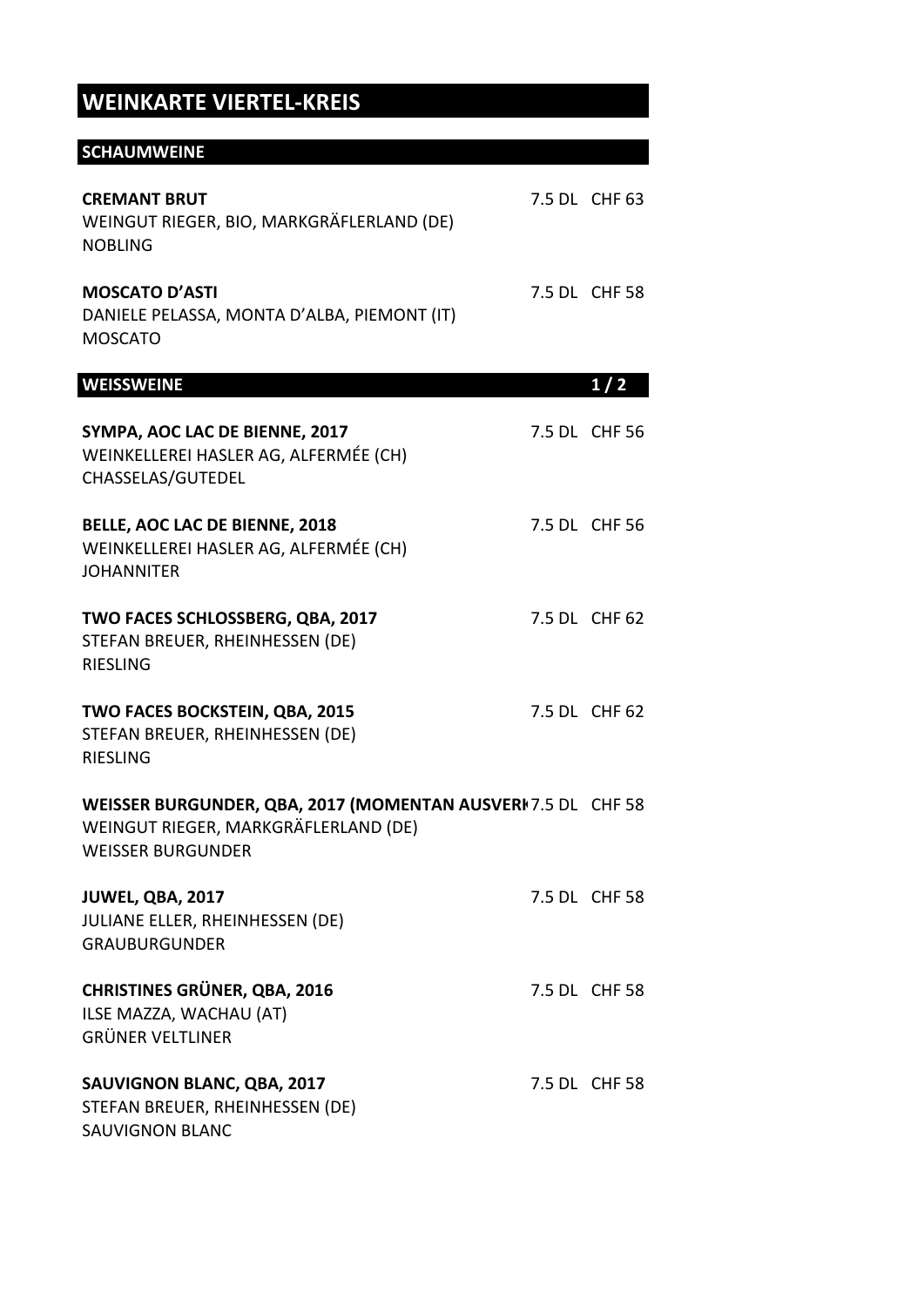| <b>WEISSWEINE</b>                                                                                   | 2/2           |
|-----------------------------------------------------------------------------------------------------|---------------|
| <b>GUANI, DOC, 2017</b><br>ROVERO, ASTI (IT)<br><b>SAUVIGNON</b>                                    | 7.5 DL CHF 63 |
| <b>ROERO ARNEIS, 2018</b><br>DANIELE PELASSA, MONTE D'ALBA (IT)<br><b>ARNEIS</b>                    | 7.5 DL CHF 63 |
| CANTICO, DOC, 2012<br>GIOVANNI DAGLIO, COLLI TORTONESI, PIEMONT (IT)<br><b>TIMORASSO</b>            | 7.5 DL CHF 71 |
| LANGHE NASCETTA, DOC, 2017<br>ANNA MARIA ABBONA, DOGLIANI, PIEMONT (IT)<br><b>NASCETTA</b>          | 7.5 DL CHF 58 |
| ATEYON, IGT, 2016<br>WEINGUT LOACKER, DOLOMITEN, SÜDTIROL (IT)<br><b>CHARDONNAY</b>                 | 7.5 DL CHF 66 |
| <b>VERNACCIA DOCG, 2017</b><br>IL PALAGIONE, SAN GIMIGNANO, TOSCANA (IT)<br><b>VERNACCIA</b>        | 7.5 DL CHF 58 |
| <b>SAUVIGNON BLANC, QBA, 2017</b><br>STEFAN BREUER, RHEINGAU (DE)<br><b>SAUVIGNON BLANC</b>         | 7.5 DL CHF 58 |
| <b>TRIS, DOO, 2017</b><br>KORENIKA & MOSKON, SLOWENIEN<br>PINOT BIANCO, MALVAZIJA, SAUVIGNON        | 7.5 DL CHF 56 |
| CHABLIS, 1ER CRU, 2015<br>CORINNE ET JEAN PIERRE GROSSOT, CHABLIS (FR)<br><b>CHARDONNAY</b>         | 7.5 DL CHF 92 |
| PAIEN (HEIDA), AOC VALAIS, 2018<br>MARC-ANDRÉ ROSSIER, SAILLON/LEYTRON (CH)<br>SAVAGNIN BLANC/HEIDA | 7.5 DL CHF 58 |
| PETITE ARVINE, AOC VALAIS, 2018<br>MARC-ANDRÉ ROSSIER, SAILLON/LEYTRON (CH)<br>PETITE ARVINE        | 7.5 DL CHF 56 |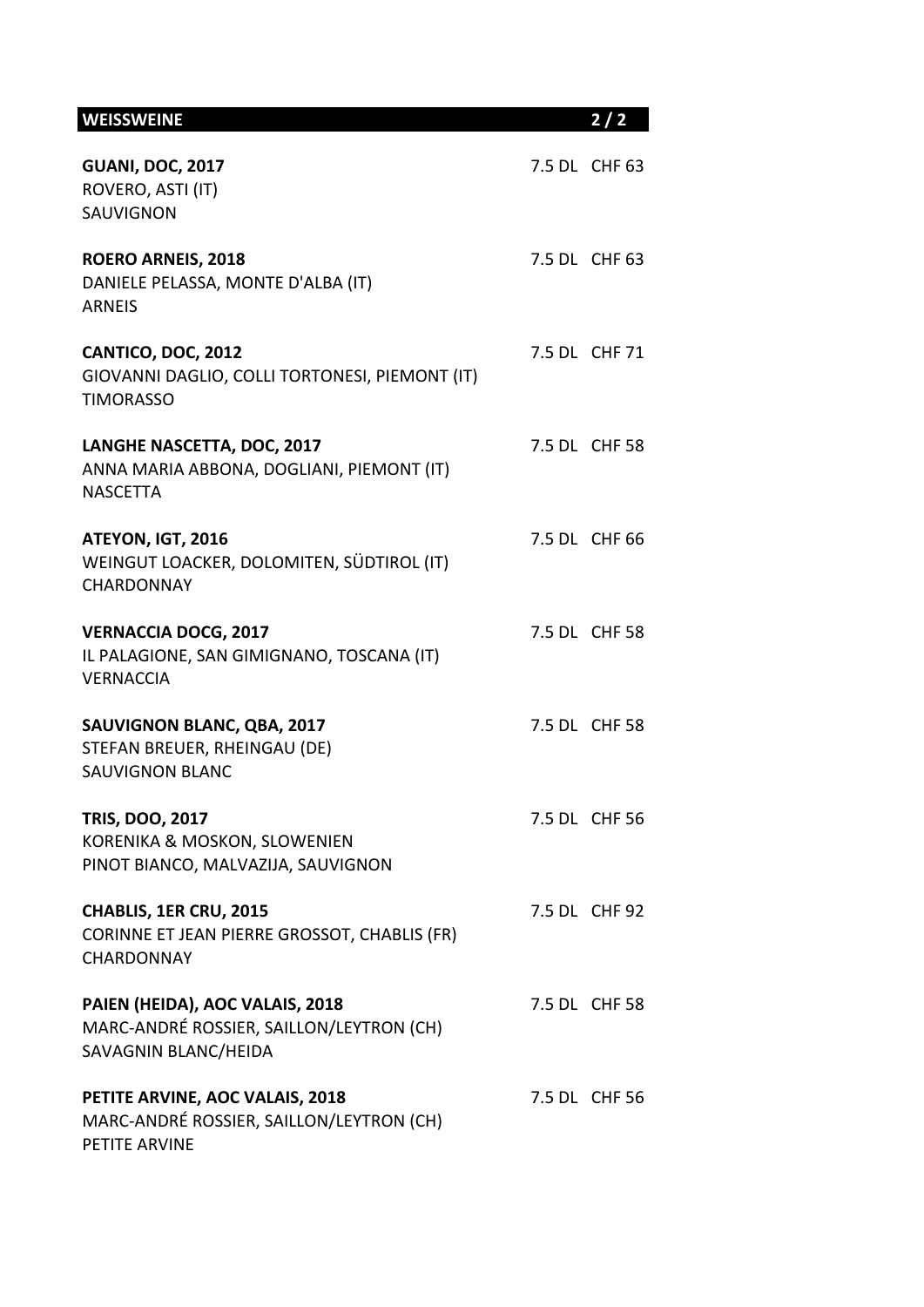## **ROTWEINE 1/5**

| BOHEME, AOC LAC DE BIENNE, 2016<br>WEINKELLEREI HASLER AG, ALFERMÉE (CH)<br>PINOT NOIR                                    | 7.5 DL CHF 67 |
|---------------------------------------------------------------------------------------------------------------------------|---------------|
| HERRMANN, 2017<br>WEINGUT HERRMANN, FLÄSCH, GRAUBÜNDEN (CH)<br>PINOT NOIR                                                 | 7.5 DL CHF 62 |
| <b>MERLOT, 2015</b><br>MARTIN FEER, TESSIN (CH)<br><b>MERLOT</b>                                                          | 7.5 DL CHF 62 |
| <b>CORNALIN, AOC VALAIS, 2018</b><br>MARC-ANDRÉ ROSSIER, SAILLON/LEYTRON<br><b>CORNALIN</b>                               | 7.5 DL CHF 58 |
| HUMAGNE ROUGE, AOC VALAIS, 2017<br>MARC-ANDRÉ ROSSIER, SAILLON/LEYTRON (CH)<br><b>HUMAGNE ROUGE</b>                       | 5 DL CHF 42   |
| MERLOT, AOC VALAIS, 2017<br>MARC-ANDRÉ ROSSIER, SAILLON/LEYTRON<br><b>MERLOT</b>                                          | 7.5 DL CHF 58 |
| EL POLIZON, 2015<br>VINIGMA VALENTIN SCHIESS, BASEL (CH)<br><b>MALBEC</b>                                                 | 7.5 DL CHF 76 |
| RIPASSO VALPOLICELLA, DOC, 2015<br>FIDORA, MONTE TABOR, VENETO (IT)<br>CORVINA, CORVINONE, RONDINELLA                     | 7.5 DL CHF 62 |
| <b>VALPOLICELLA CLASSICO SUPERIORE, DOC, 2014</b><br>FIDORA, TENUTA FRAUNE, VENETO (IT)<br>CORVINA, CORVINONE, RONDINELLA | 7.5 DL CHF 66 |
| <b>AMARONE DELLA VALPOLICELLA, 2011</b><br>FIDORA, MONTE TABOR, VENETO (IT)<br>CORVINA, CORVINONE, RONDINELLA             | 7.5 DL CHF 88 |
| GRAN LAREIN, IGT, 2014 (MOMENTAN AUSVERKAUFT) 7.5 DL CHF 67<br>WEINGUT LOACKER, SÜDTIROL (IT)<br>LAGREIN                  |               |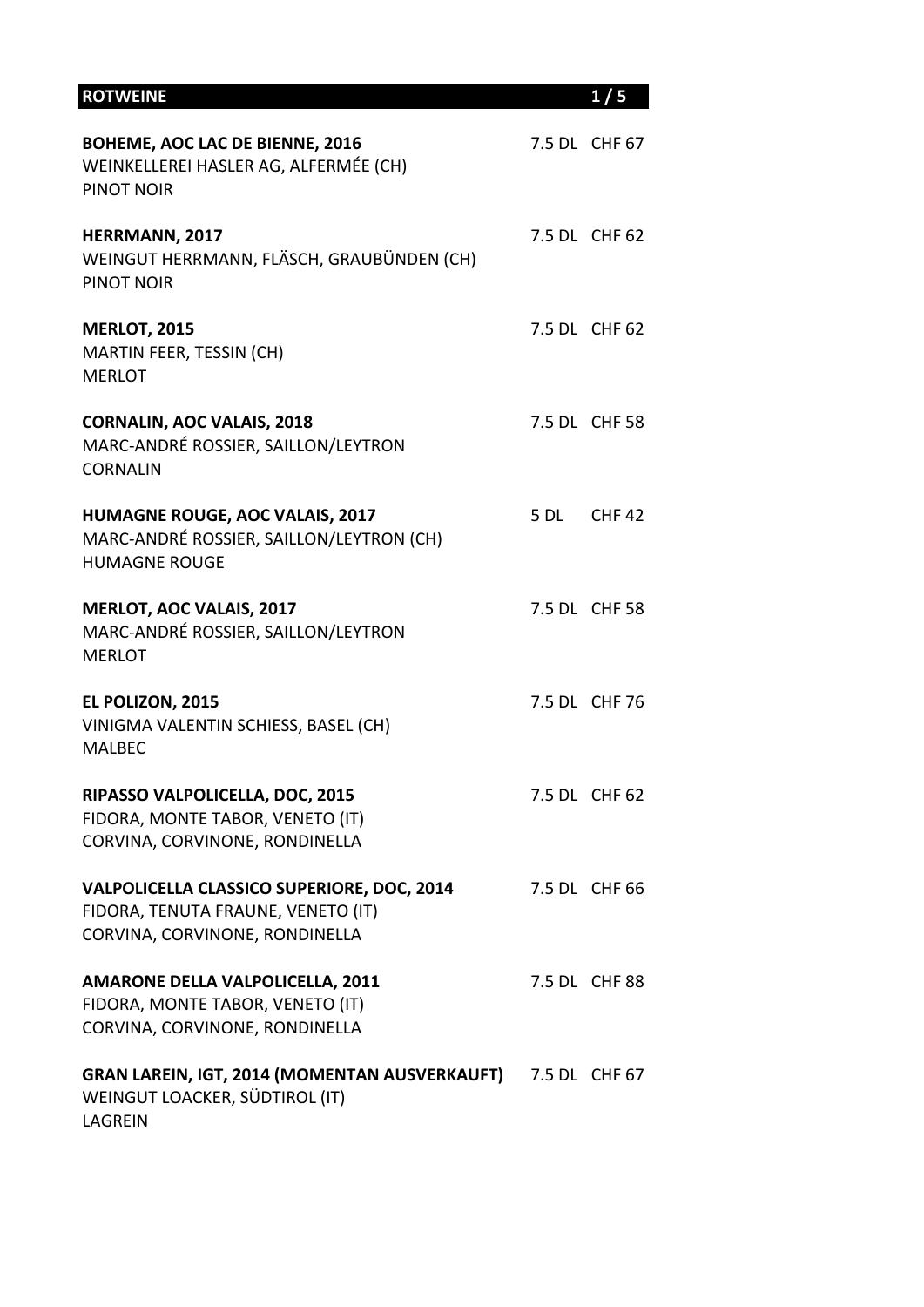| <b>ROTWEINE</b>                                                                                                   | 2/5           |
|-------------------------------------------------------------------------------------------------------------------|---------------|
| KASTLET, IGT, 2014<br>WEINGUT LOACKER, SÜDTIROL (IT)<br>CABERNET SAUVIGNON, LAGREIN                               | 7.5 DL CHF 72 |
| <b>BARBERA D'ASTI, DOCG, 2015</b><br>STEFAN BREUER, ASTI (IT)<br><b>BARBERA</b>                                   | 7.5 DL CHF 62 |
| <b>BARBERA D'ASTI SUPERIORE ROUVÉ, DOCG, 2015</b><br>FRATELLI ROVERO E FIGLI, S.MARZANOTTO (IT)<br><b>BARBERA</b> | 7.5 DL CHF 69 |
| <b>BARTOLOMEO RISERVA, DOCG, 2015</b><br>DANIELE PELASSA, MONTA D'ALBA (IT)<br><b>BARBERA</b>                     | 7.5 DL CHF 63 |
| BASINAS, DOC, 2012<br>GIOVANNI DAGLIO, COLLI TORTONESI (IT)<br><b>BARBERA</b>                                     | 7.5 DL CHF 68 |
| SOLO PER LAURA, DOCG, 2013<br>LA LUNA DEL ROSPO, MONFERRATO (IT)<br><b>BARBERA</b>                                | 7.5 DL CHF 67 |
| GLI STORNI, DOC, 2012<br>LA LUNA DEL ROSPO, MONFERRATO (IT)<br>NEBBIOLO, BARBERA                                  | 7.5 DL CHF 66 |
| NEBBIOLO, DOCG, 2015<br>ANNA MARIA ABBONA, DOGLIANI (IT)<br><b>NEBBIOLO</b>                                       | 7.5 DL CHF 66 |
| NEBBIOLO, DOC, 2015<br>CASCINA LUISIN, BARBARESCO (IT)<br><b>NEBBIOLO</b>                                         | 7.5 DL CHF 66 |
| <b>ANTANIOLO RISERVA, DOCG, 2013</b><br>DANIELE PELASSA, MONTE D'ALBA (IT)<br><b>NEBBIOLO</b>                     | 7.5 DL CHF 71 |
| <b>BARTOLOMEO RISERVA, DOCG, 2015</b><br>DANIELE PELASSA, MONTE D'ALBA (IT)<br><b>NEBBIOLO</b>                    | 7.5 DL CHF 71 |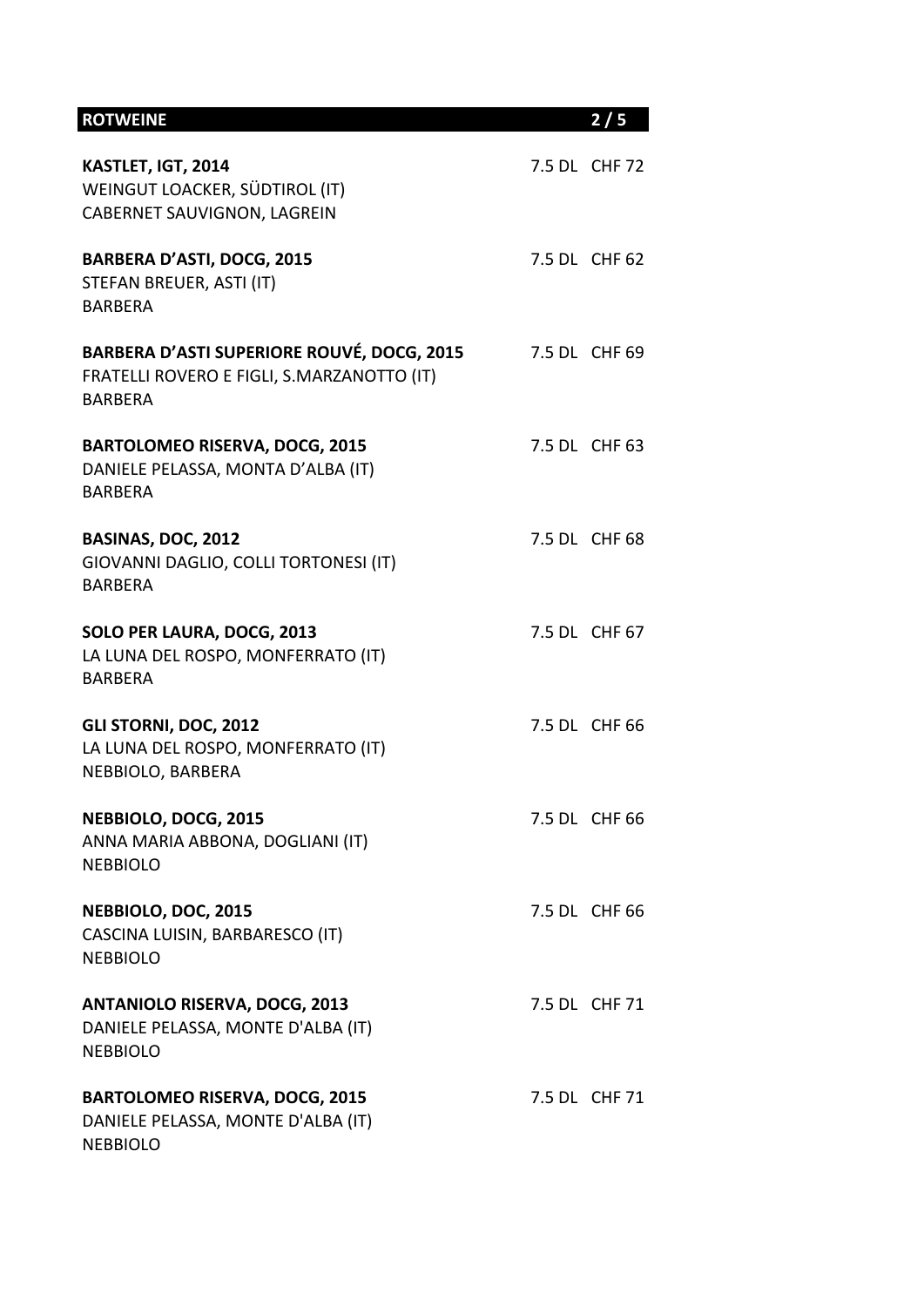| <b>ROTWEINE</b>                                                                                         | 3/5            |
|---------------------------------------------------------------------------------------------------------|----------------|
| LANGHE NEBBIOLO, DOCG, 2015<br>LIVIA FONTANA, CASTIGLIONE FALETTO (IT)<br><b>NEBBIOLO</b>               | 7.5 DL CHF 72  |
| VIGNA SANTA ROSALIA, DOC, 2015<br>BREZZA GIACOMO E FIGLI, BAROLO (IT)<br><b>NEBBIOLO</b>                | 7.5 DL CHF 66  |
| <b>BARBARESCO, DOCG, 2006</b><br>CASCINA LUISIN, BARBARESCO (IT)<br><b>NEBBIOLO</b>                     | 7.5 DL CHF 118 |
| CAMPO QUADRO BARBARESCO, DOCG, 2009<br>PUNSET MARINA MARCARINO, NEIVE (IT)<br><b>NEBBIOLO</b>           | 7.5 DL CHF 94  |
| <b>BARBARESCO RISERVA BASARIN, DOCG, 2007</b><br>PUNSET MARINA MARCARINO, NEIVE (IT)<br><b>NEBBIOLO</b> | 7.5 DL CHF 104 |
| BAROLO, DOCG, 2006<br>LIVIA FONTANA, CASTIGLIONE FAETTO (IT)<br><b>NEBBIOLO</b>                         | 3.75 DL CHF 58 |
| <b>BAROLO RISERVA, DOCG, 2010</b><br>DANIELE PELASSA, MONTA D'ALBA (IT)<br><b>NEBBIOLO</b>              | 7.5 DL CHF 112 |
| BAROLO, DOCG, 2013 (RESTPOSTEN 2012 CHF 94)<br>ERBALUNA, LA MORRA (IT)<br><b>NEBBIOLO</b>               | 7.5 DL CHF 92  |
| BAROLO, DOCG, 2013<br>ANNA MARIA ABBONA, DOGLIANI (IT)<br><b>NEBBIOLO</b>                               | 7.5 DL CHF 92  |
| <b>BAROLO CANUBBI, DOCG, 2013</b><br>BREZZA GIACOMO & FIGLI, BAROLO (IT)<br><b>NEBBIOLO</b>             | 7.5 DL CHF 98  |
| <b>BAROLO SARMASSA, DOCG, 2014</b><br>BREZZA GIACOMO & FIGLI, BAROLO (IT)<br><b>NEBBIOLO</b>            | 7.5 DL CHF 91  |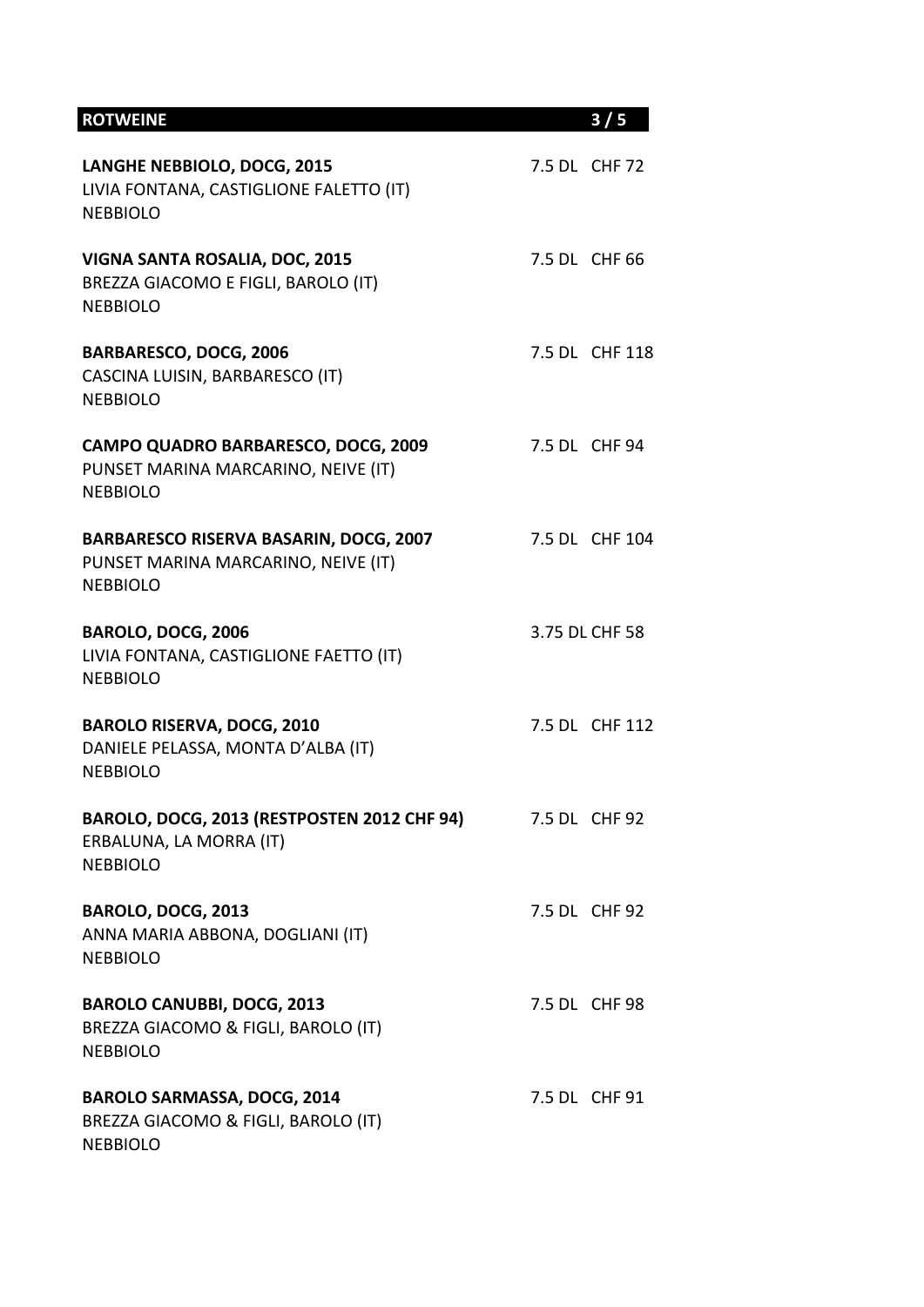| <b>ROTWEINE</b>                                                                                      | 4/5            |
|------------------------------------------------------------------------------------------------------|----------------|
| <b>BAROLO, DOCG, 2005 &amp; 2006</b><br>CASCINA LUISIN, BARBARESCO (IT)<br><b>NEBBIOLO</b>           | 7.5 DL CHF 118 |
| <b>ZERBO, DOC, 2015</b><br>GIOVANNI DAGLIO, COLLI TORTONESI (IT)<br><b>CROATINA</b>                  | 7.5 DL CHF 64  |
| SAN BERNARDO SUPERIORE, DOCG, 2015<br>ANNA MARIA ABBONA, DOGLIANI (IT)<br><b>DOLCETTO</b>            | 7.5 DL CHF 62  |
| <b>NIBIÖ, DOC, 2016</b><br>GIOVANNI DAGLIO, COLLI TORTONESI (IT)<br><b>DOLCETTO</b>                  | 7.5 DL CHF 59  |
| CAMPO RE, DOCG, 2013<br>PUNSET, NEIVE (IT)<br><b>DOLCETTO</b>                                        | 7.5 DL CHF 61  |
| ARES, DOCG, 2014<br>IL PALAGIONE, SAN GIMIGNANO (IT)<br><b>MERLOT</b>                                | 7.5 DL CHF 74  |
| ANTAIR, IGT, 2015<br>IL PALAGIONE, SAN GIMIGNANO (IT)<br>SANGIOVESE, CABERNET S., MERLOT             | 7.5 DL CHF 82  |
| FALKOROSSO, IGT, 2016<br>VALDIFALCO, MAREMMA, TOSCANA (IT)<br>CABERNET SAUVIGNON, SANGIOVESE, MERLOT | 7.5 DL CHF 56  |
| LODOLAIA, IGT, 2014<br>VALDIFALCO, MAREMMA, TOSCANA (IT)<br><b>SYRAH</b>                             | 7.5 DL CHF 66  |
| LEVANTE, IGT, 2009<br>CORTE PAVONE, MONTALCINO, TOSCANA (IT)<br>CABERNET SAUVIGNON, MERLOT           | 7.5 DL CHF 74  |
| ROSSO DI MONTALCINO, DOC, 2015<br>CORTE PAVONE, MONTALCINO, TOSCANA (IT)<br>SANGIOVESE               | 7.5 DL CHF 65  |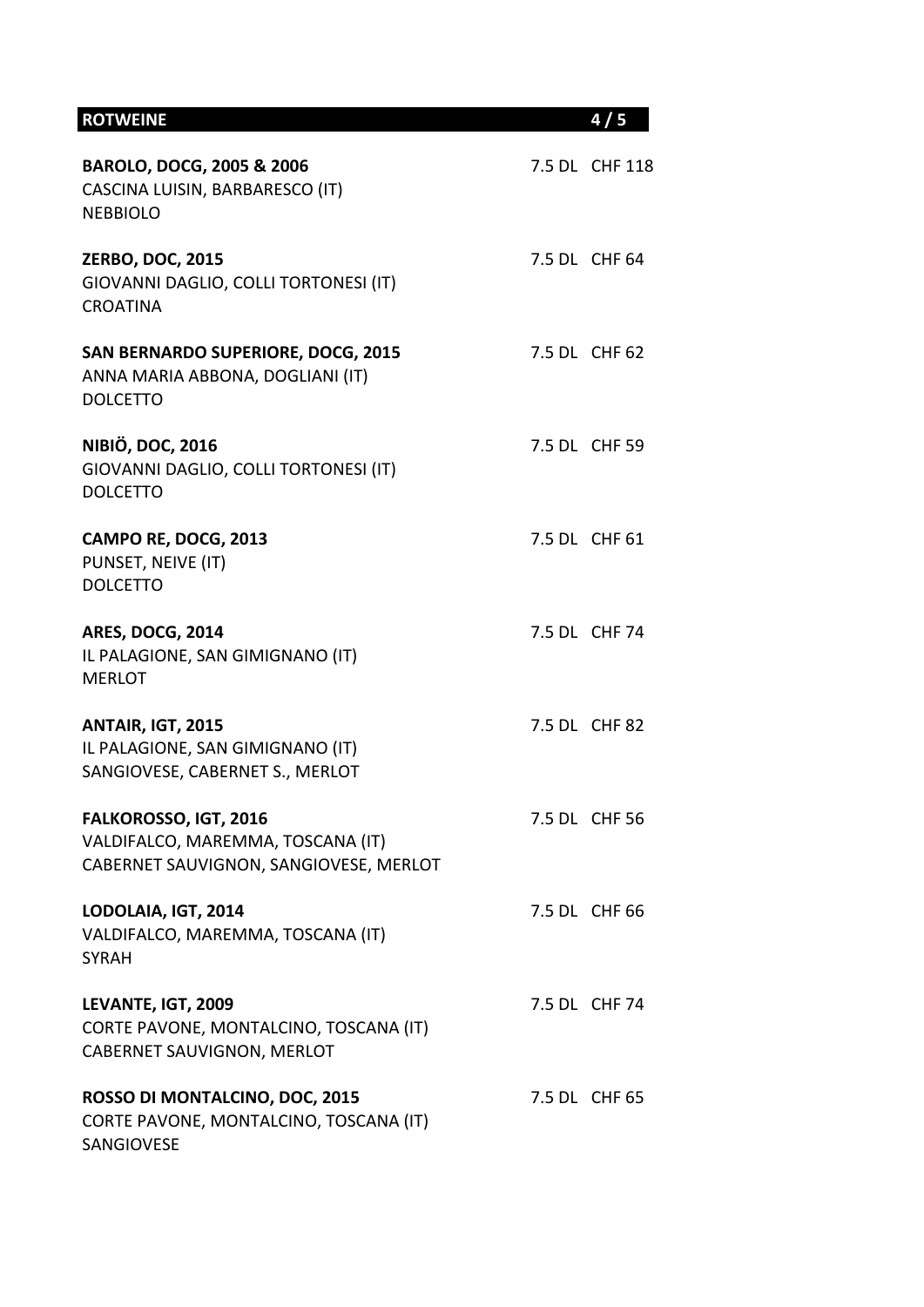## **ROTWEINE**

| BRUNELLO DI MONTALCINO DOCG, 2012 (MOMENTAN AL 7.5 DL CHF 104<br>CORTE PAVONE, MONTALCINO, TOSCANA (IT)<br><b>SANGIOVESE</b> |               |
|------------------------------------------------------------------------------------------------------------------------------|---------------|
| <b>AGLIANICO, IGT, 2015</b><br>ANTICA ENOTRIA, APULIEN (IT)<br><b>AGLIANICO</b>                                              | 7.5 DL CHF 61 |
| PRIMITIVO, IGT, 2017<br>ANTICA ENOTRIA, APULIEN (IT)<br><b>PRIMITIVO</b>                                                     | 7.5 DL CHF 58 |
| IL SALE DELLA TERRA, IGT, 2013<br>ANTICA ENTORIA, APULIEN (IT)<br><b>NERO DI TROIA</b>                                       | 7.5 DL CHF 68 |
| LA FAVOLOSA, DOC, 2012<br>TENUTA LA FAVOLA, NOTO, SIZILIEN (IT)<br><b>NERO D'AVOLA</b>                                       | 7.5 DL CHF 66 |
| RAZZMATAZZ, DOCA, 2014<br>MAS CANTRIO, PRIORAT (ESP)<br>GRENACHE, CARINENA, SYRAH                                            | 7.5 DL CHF 74 |
| NOVELLUM, DOC, 2015<br><b>BODEGA REJADORADA, TORO (ESP)</b><br>TEMPRANILLO                                                   | 7.5 DL CHF 62 |
| CEPAS VIEJOS CRIANZA, DOC, 2016<br>DOMINIO DE TARES, BIERZO (ESP)<br><b>MENCIA</b>                                           | 7.5 DL CHF 63 |
| <b>CUMAL, 2016</b><br>DOMINIO DOSTARES, CASTILLA Y LEON (ESP)<br>PRIETO PICUDO                                               | 7.5 DL CHF 63 |
| FLEUR DE MAI, DOC, 2016 (MOMENTAN AUSVERKAUFT) 7.5DL CHF 67<br>DOMAINE GEORGES VERNAY, RHÔNE (FR)<br><b>SYRAH</b>            |               |
| <b>SAINT AUGUSTE, DOC, 2015</b><br>DOMAINE DE TRIENNES (FR)<br>SYRAH, CABERNET SAUVIGNON                                     | 7.5 DL CHF 62 |
| BANDOL, DOC, 2014<br>DOMAINE GROS NORÉ, BANDOL (FR)<br>MOURVÈDRE, CINSAULT, GRENACHE, CARIGNAN                               | 7.5 DL CHF 66 |